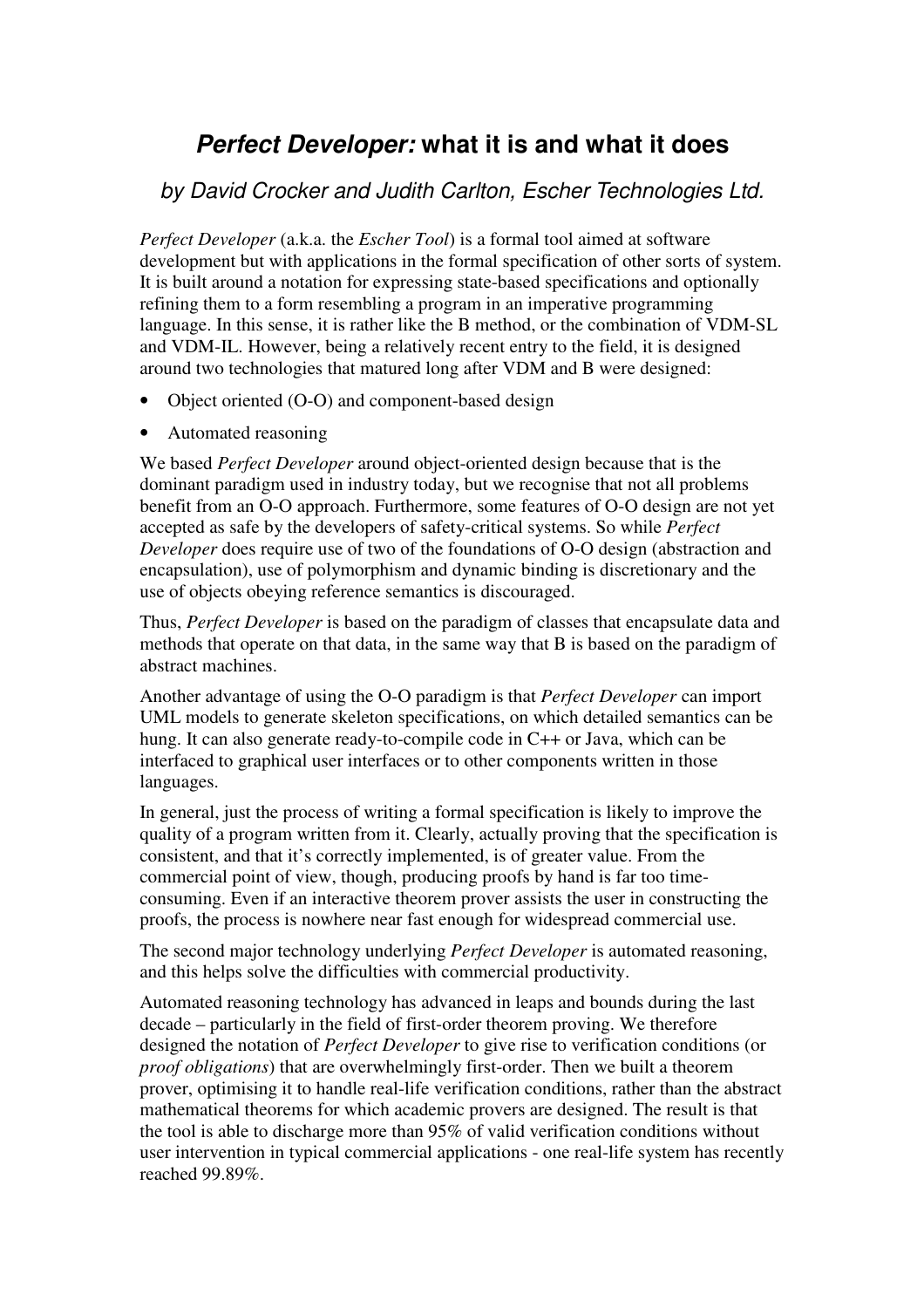### *Listing 1: Specification of a bounded queue*

```
final class Queue of X ^=
abstract
  var b: seq of X, // the queue data
      maxLen: nat > 0; // maximum items in the queue
  invariant #b <= maxLen;
interface
 function empty: bool // test if the queue is empty
   ^{\wedge} = #b = 0;
  schema !add(x: X) // add an element to the end of the queue
   pre ~full
   post b!= b. append(x);
 function full: bool // test if the queue is full
    ^{\wedge}= #b = maxLen:
  schema !remove(x!: out X) // remove the head element
   pre ~empty
   post x! = b.head,
        b! = b.tail;build{!maxLen: nat, dummy: X} // build an empty queue
   pre maxLen \sim= 0post b! = seq of X{};
  ghost operator =(arg); // we do not evaluate equality at run-time
  // Verify that after adding an element, a queue is not empty
 property (x: X)
   pre ~full
   assert ~(self after it!add(x)).empty;
  // Verify that if we add an element to an empty queue,
  // the next element we remove will be the one we added
 ghost schema !addToEmptyThenRemove(e: X, r!: out X)
   pre empty
   post !add(e) then !remove(r!)
   assert r' = e;
end;
```
We tried to make the notation of *Perfect Developer* easy for software developers to learn, including those unused to formal methods or mathematical notation. Users who are already familiar with VDM or B should find it even easier. Those who are more used to Z need to get used to separating pre- and post-conditions.

Further information about *Perfect Developer* can be found in [1], [2], [3] and [4].

#### *An example: specifying and refining a queue*

Listing 1 shows a small example in which a bounded queue is specified as a *Perfect* class called *Queue* **of** *X*. The generic parameter *X* represents the type of element that will be stored. The **abstract** section of the class declares the abstract model of the data held by the queue, which in this case comprises a sequence of elements *b* and a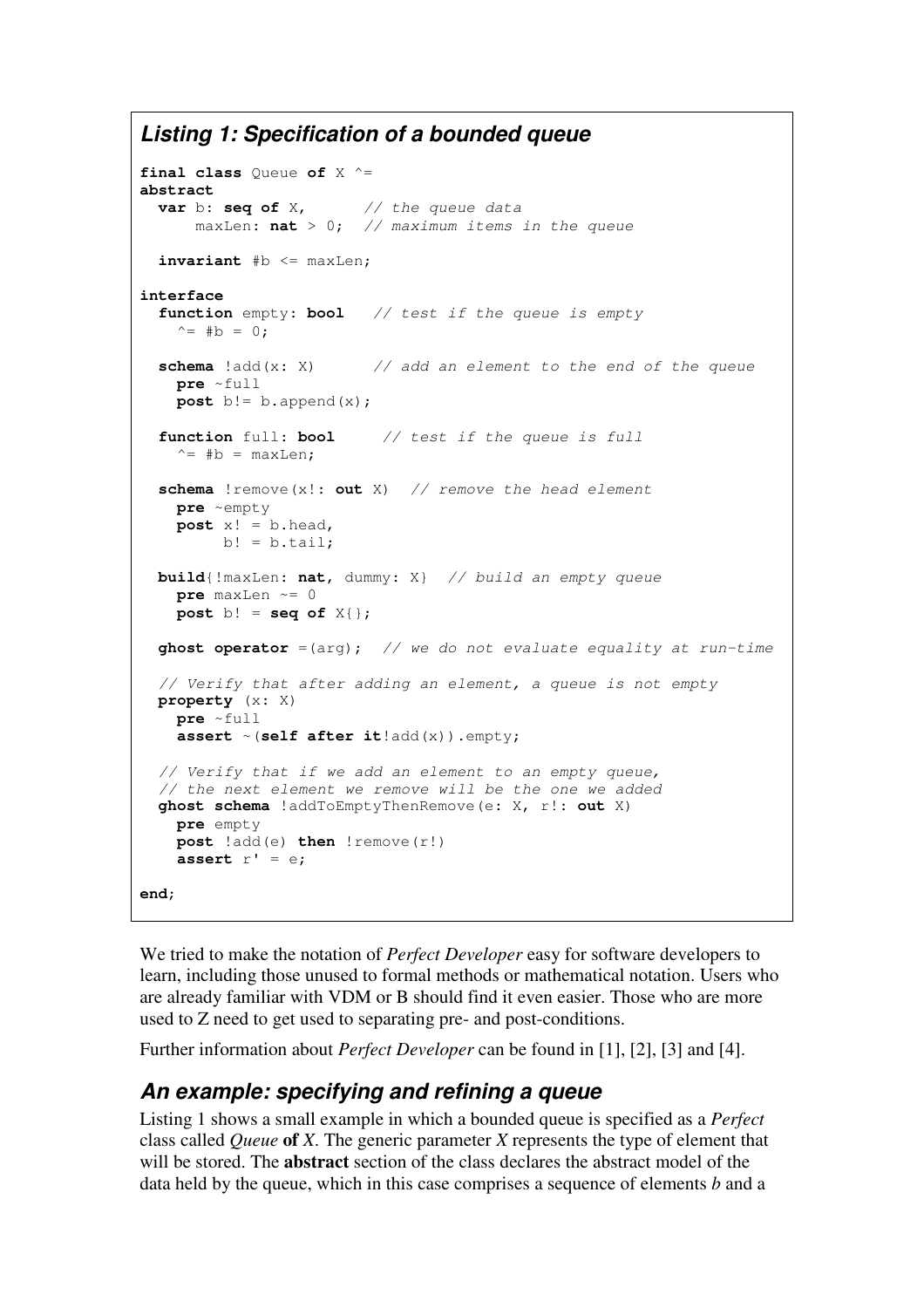fixed bound *maxlen*. The number of elements in *b* at any time cannot exceed *maxlen* and we declare this property as an **invariant** of the class (the unary # operator applied to a sequence yields its length).

The interface section contains the declarations of operations available to users of a *Queue*. In this example we declare query functions *empty* and *full*, together with operations *add* and *remove*, and a constructor **build** for creating an empty queue. The symbol ^= used in the function declarations means "is defined as". The keyword **pre** introduces a precondition, while **post** declares a schema postcondition. In *Perfect*, a postcondition either implicitly or explicitly includes a frame, thereby defining not only how the final values of changed variables relate to the initial conditions, but also requiring that other variables remain unchanged. For example, the assignment-like postcondition  $b' = b$ .append(x) is actually short for **change** *b* **satisfy**  $b' = b$ .append(x) which states that the only variable affected is *b* and that its final value *b'* must be equal to *b.append(x)*. The *append* function is a predefined method of class **seq of** *X* and yields a new sequence comprising the original with the parameter appended.

In order to improve confidence in the specification, we can also declare behavioural properties that we expect to hold. In this example we have declared some expected behaviour by declaring a **property** and a **ghost schema**. The property declaration asserts that immediately after calling the *add* method of a queue, the empty function should return *false*. The ghost schema describes the scenario of adding an element to an empty queue and then removing an element, and asserts that the element removed should be equal to the element added.

When asked to verify this specification, *Perfect Developer* generates and proves 16 verification conditions, assuring us that the specification is well-formed and consistent and that it exhibits the expected behaviour.

Although the specification in Listing 1 can be used to generate code directly, in practice it is more efficient to implement a bounded queue using a ring buffer. Listing 2 shows the same specification with refinement from the abstract model to an array *ring* together with head and tail indices *hd* and *tl*. The data refinement is declared in the *internal* section, together with the invariants that the sequence *ring* has fixed length and the two index variables are in range. By redeclaring the original abstract sequence *b* as a retrieve function, we indicate that it is not a stored variable in the implementation and we describe the value of *b* that is represented by any combination of values of *ring*, *hd* and *tl* that satisfy the invariant. In defining the retrieve function, we use a conditional expression, which has the form *( [guard1]: expression1, [guard2]: expression2)* and has the meaning "if *guard1* then *expression1* else if *guard2* then *expression2*". The member function *take(n)* of class **seq of** *X* returns the first *n* elements of the sequence, while *drop(n)* returns all but the first *n* elements. The operator ++ applied to sequences denotes concatenation.

Alongside this data refinement, the specifications of the public operations are refined to implementations in the **via**…**end** blocks. The implementations declare how the corresponding specifications should be implemented as operations on the ring buffer and associated head and tail variables.

The refinement of the specification to a ring buffer implementation causes *Perfect Developer* to generate and prove an additional 34 verification conditions, which taken together show that the implementation is well-formed and faithfully implements the original specification.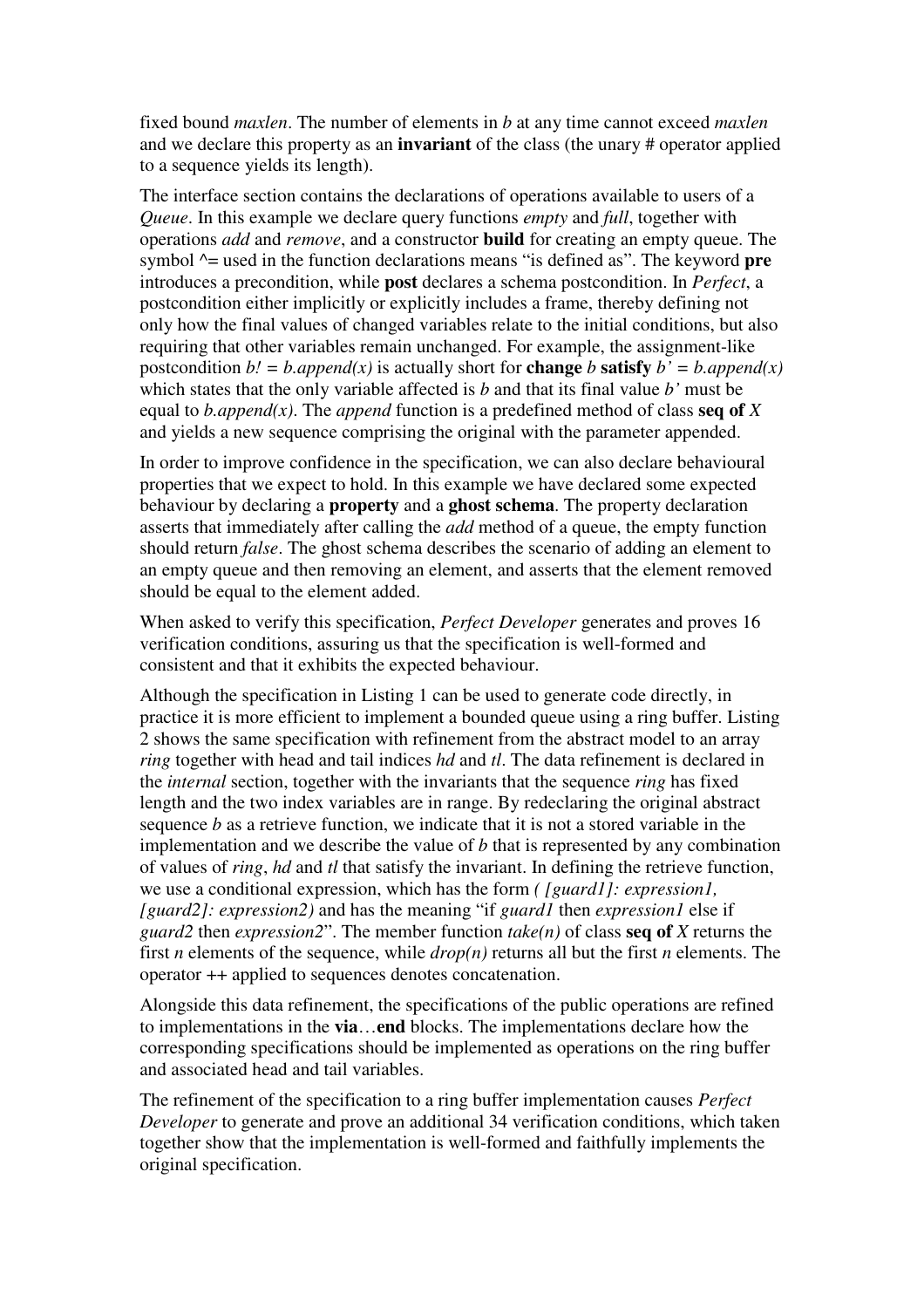#### *Listing 2: Implementation of the queue using a ring buffer*

```
final class Queue of X ^=
abstract
  var b: seq of X, // the queue data
      maxLen: nat > 0; // maximum items in the queue
  invariant #b <= maxLen;
internal
  var ring: seq of X, // implement internally as a ring buffer
      hd, tl: nat; // indices of the first and last elements
  \textbf{invariant} #ring = maxLen + 1,
        hd < #ring,
        tl < #ring;
  function b ^= // retrieve function for variable 'b'
    ( [t] \geq hd: ring.take(tl).drop(hd),
       [t] < hd: ring.drop(hd) ++ ring.take(tl)
    );
interface
  function empty: bool // test if the queue is empty
    \hat{} = #b = 0
    via
      value hd = tl
    end;
  schema !add(x: X) // add an element to the end of the queue
   pre ~full
   post b! = b.append(x)
    via
     ring [t]! = x, tl! = (tl + 1) *(#ring)
    end;
  function full: bool // test if the queue is full
   \uparrow = #b = maxLen
    via
      value (t1 + 1) *(\# \text{ring}) = hdend;
  schema !remove(x!: out X) // remove the head element
    pre ~empty
    post x! = b \cdot head, b! = b \cdot tailvia
      x! = \text{ring}[\text{hd}], \text{hd!} = (\text{hd} + 1)\text{*}(\text{#ring})end;
  build{!maxLen: nat, dummy: X} // build an empty queue
    pre maxLen \sim= 0post b! = seq of X{}
    via
      ring! = seq of X{dumm}; rep(maxLen + 1),
     hd! = 0, \text{tl} = 0
    end;
  // Include property and ghost schemas here as before…
end;
```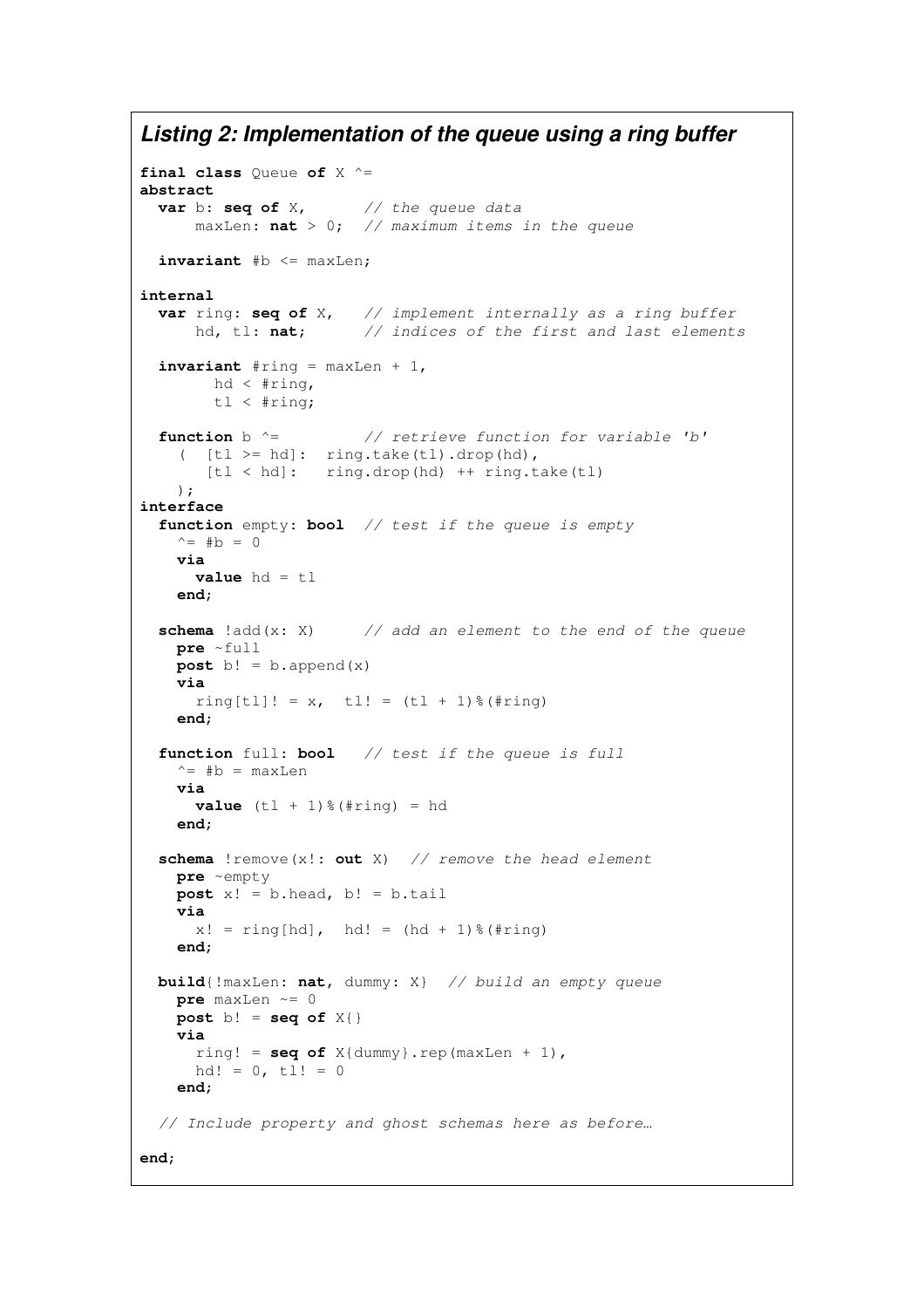# *Verifying security properties of the Mondex Abstract World*

At the recent Refinement Workshop, proof of the Z specification of the Mondex electronic purse [5] was discussed. As an exercise, a reformulation of the top level of this specification provided by Jim Woodcock was translated into *Perfect* and proven automatically.

Listing 3 shows a revised version of this translation in which we have tried to mirror the Z original more closely. We declare classes to represent the contents of a purse, the details of a transfer, and the abstract world itself. As in the Z version, the collection of authorised purses is represented as a mapping from the names of purses to their contents. We have declared separate schemas *AbTransferOkay*, *AbIgnore* and *AbTransferLost* in the abstract world to represent each of the three possible outcomes of attempting a transfer between purses (i.e. the transfer may succeed, or be ignored, or the amount may be lost).

A transfer attempt is represented by schema *AbTransfer* and its outcome is a nondeterministic choice between the other three schemas. The Z specification uses the schema disjunction operator to express this choice, but since in *Perfect* it is necessary to respect the schema preconditions, we use a conditional postcondition to select which of the three schemas may be invoked. The fact that *AbTransfer* is intentionally nondeterministic is flagged by declaring it **opaque**, and we again use the keyword **opaque** within the conditional postcondition, to indicate nondeterministic choice between those schemas whose guards are true, rather than deterministically choosing the first one whose guard is satisfied. The two security properties are expressed as post-assertions attached to schema *AbTransfer*.

Of the 30 verification conditions generated and proved by *Perfect Developer* for this example, two represent the security properties; the remainder are precondition checks and domain checks.

#### *Listing 3: Abstract specification of Mondex electronic purse*

```
// Declare a type for identifying purses
class NAME ^= tag; // this creates a new abstract type called NAME
// Class to represent a Mondex purse
class AbPurse ^=
abstract
 var balance, lost: nat;
interface
 function balance, lost; // this makes 'balance' and 'lost'
                            // readable from outside the class
  // Schema to represent an amount being lost from the purse
  schema !lose(amt: nat)
   pre amt <= balance
   post balance!- amt, lost!+ amt;
  // Schema to represent an amount being removed from the balance
  schema !remove(amt: nat)
   pre amt <= balance
   post balance!- amt;
```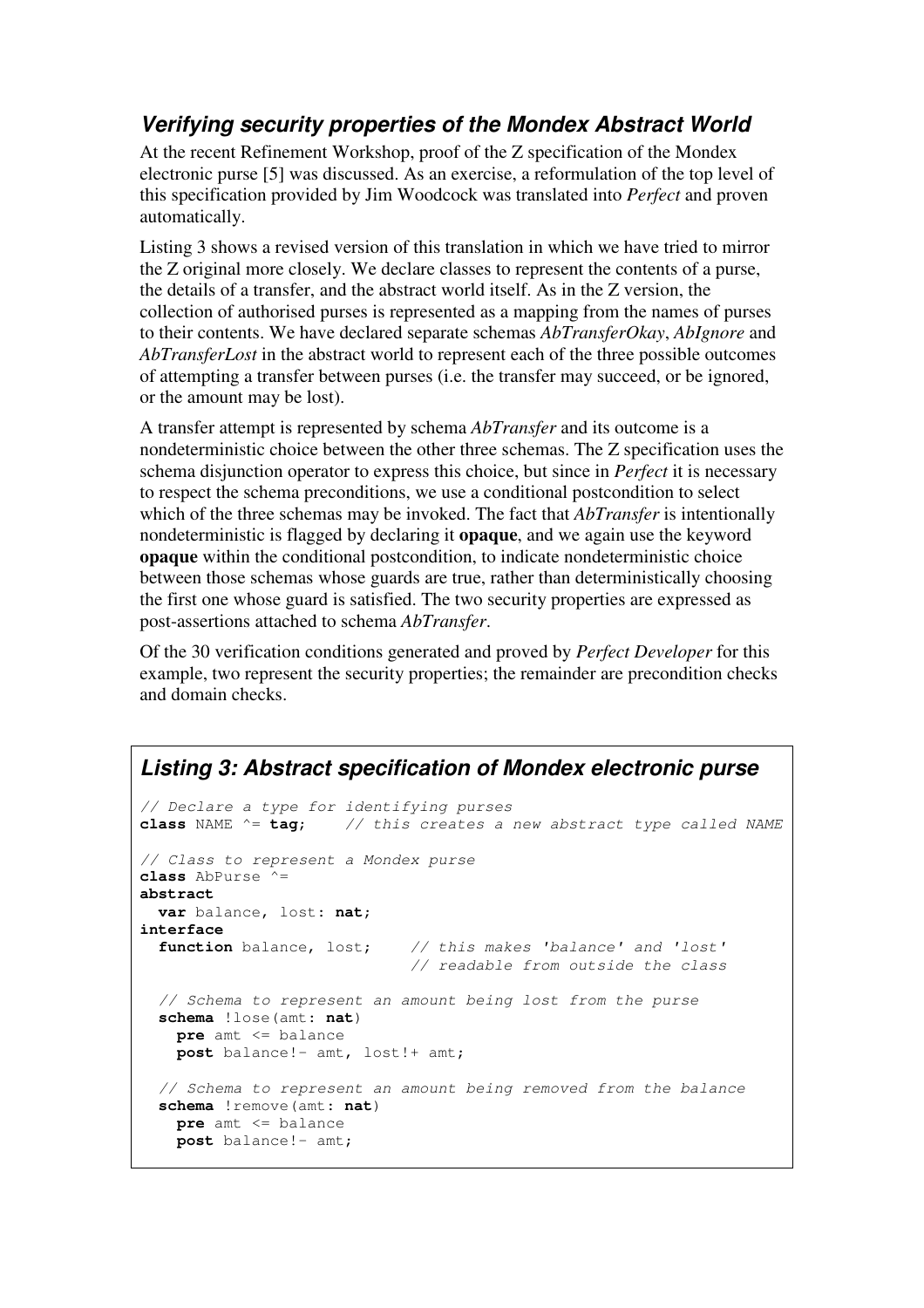#### *Listing 3 (continued)*

```
// Schema to represent an amount being added to the balance
 schema !add(amt: nat)
   post balance!+ amt;
  // Constructor
 build{}
   post balance! = 0, lost! = 0;
end;
// Class to represent details of a proposed transfer between purses
class TransferDetails ^=
abstract<br>var frm, to: NAME,
                           var frm, to: NAME, // the 'from' and 'to' purses
     val: nat; // the amount of the transfer
interface
  function frm, to, val;
  // Constructor
 build{!frm, !to: NAME, !val: nat};
end;
// Class to represent the abstract Mondex world
class AbWorld ^=
abstract
 var AbAuthPurse: map of (NAME -> AbPurse); // the authorised purses
  // Get the total balance of all authorised purses
  function totalAbBalance: int
    ^= + over (for x::AbAuthPurse.ranb yield x.balance);
  // Get the total lost from all authorised purses
  function totalAbLost: int
    ^= + over (for x::AbAuthPurse.ranb yield x.lost);
  // Determine whether a purse name is authentic
  function Authentic(id: NAME): bool
    ^= id in AbAuthPurse;
  // Determine whether the 'from' purse in a proposed transfer
  // has sufficient funds
  function SufficientFundsProperty(details: TransferDetails): bool
    pre Authentic(details.frm)
        \texttt{^*} details.val \texttt{^*} AbAuthPurse[details.frm].balance;
  // Schema to represent a transfer attempt that is ignored
  schema !AbIgnore(details: TransferDetails)
   post pass;
  // Schema to represent a transfer attempt that results
  // in the amount being lost
  schema !AbTransferLost(details: TransferDetails)
    pre Authentic(details.frm), Authentic(details.to),
      details.frm ~= details.to,
      SufficientFundsProperty(details)
    post change AbAuthPurse
      satisfy AbAuthPurse' =
        AbAuthPurse.replace(details.frm -> AbAuthPurse[details.frm]
                                          after it!lose(details.val));
```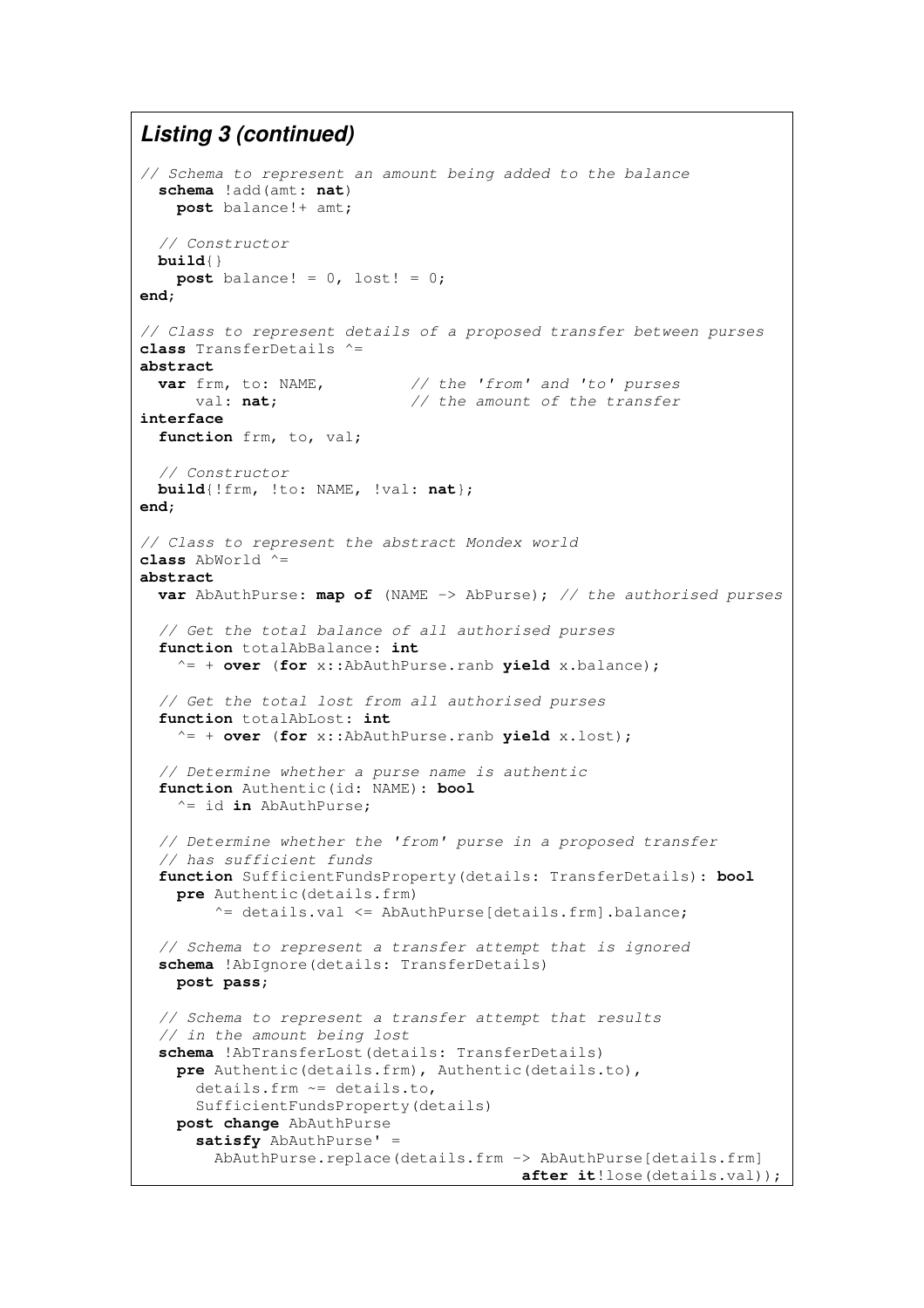## *Listing 3 (continued)*

```
// Schema to represent a successful transfer
  schema !AbTransferOkay(details: TransferDetails)
   pre Authentic(details.frm),
      Authentic(details.to),
      details.frm ~= details.to,
      SufficientFundsProperty(details)
   post change AbAuthPurse
      satisfy AbAuthPurse' =
        AbAuthPurse.replace(details.frm -> AbAuthPurse[details.frm]
                                        after it!remove(details.val))
                   .replace(details.to -> AbAuthPurse[details.to]
                                        after it!add(details.val));
interface
  // Schema to represent a transfer attempt that may be successful,
  // ignored, or result in the amount concerned being lost
  opaque schema !AbTransfer(details: TransferDetails)
   post
    ( opaque // use nondeterministic guarded choice here to mimic
              // the Z schema disjunction operator
      [ Authentic(details.frm)
       & Authentic(details.to)
      & details.frm ~= details.to
      & SufficientFundsProperty(details)
      ]:
       !AbTransferLost(details),
      [ Authentic(details.frm)
       & Authentic(details.to)
      & details.frm ~= details.to
      & SufficientFundsProperty(details)
      ]:
        !AbTransferOkay(details),
      [true]:
        !AbIgnore(details)
    )
    // declare security properties
    assert self'.totalAbBalance <= totalAbBalance,
                 // no value created (Z: NoValueCreation)
           self'.totalAbBalance + self'.totalAbLost
               = totalAbBalance + totalAbLost;
                 // all value accounted (Z: AllValueAccounted)
  // Constructor
 build{!AbAuthPurse: map of (NAME -> AbPurse)};
end;
```
# *Obtaining Perfect Developer*

*Perfect Developer* is free to evaluate, including use in small-scale student projects. Over 20 universities are using the tool in one way or another and six have purchased licences for classroom teaching or for research. For more information, please email info@eschertech.com.